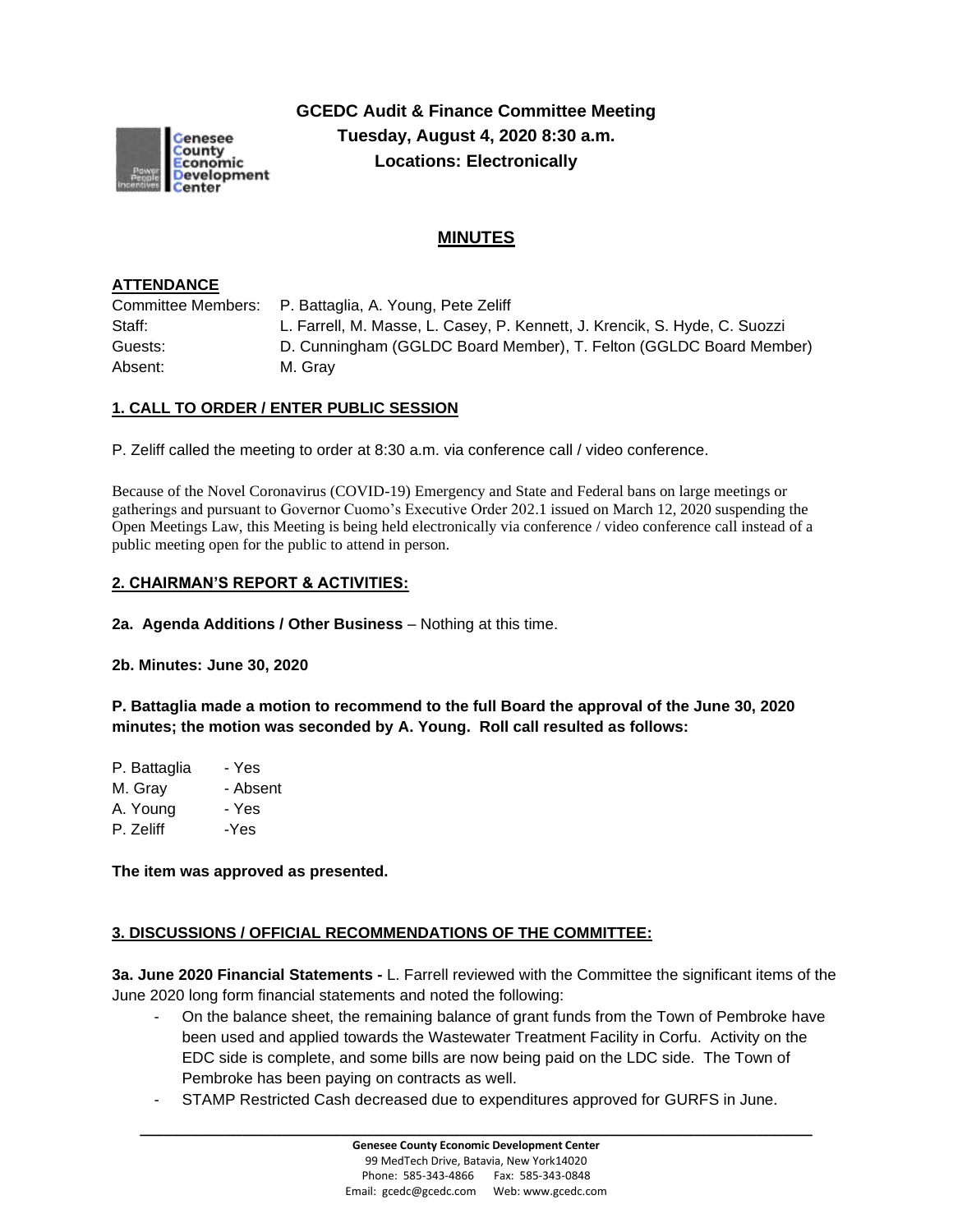- On liabilities, accrued expenses increased about \$10,000 for the monthly NYS Retirement accrual that is paid annually in December.
- On the operating fund, origination fees increased. Two solar projects closed in June. The Workforce Development / Economic Development Fee of \$25,000 for each project is paid to the LDC upon completion of the project.
- Operating expenses are as expected per the budget. Travel and Conferences and Meetings expenses are low.
- On the other funds, there is normal monthly activity.

## **P. Battaglia made a motion to recommend to the full Board the approval of the June 2020 Financial Statements; the motion was seconded by A. Young. Roll call resulted as follows:**

| P. Battaglia | - Yes    |
|--------------|----------|
| M. Gray      | - Absent |
| A. Young     | - Yes    |
| P. Zeliff    | - Yes    |
|              |          |

**3b. 2021 Budget Timeline –** L. Farrell stated that the budget does not have to be submitted to the ABO until November 1, but the County requires the GCEDC to submit the 2021 budget by September 4. To meet this deadline, the Committee is asked to recommend approval of the 2021 budget to the full Board at the next Committee meeting. Today, L. Farrell will review assumptions of the Budget with the Committee.

**3c. 2021 Budget Input / Assumptions –** L. Farrell reviewed the budget worksheets and first draft of the budget in detail with the committee, along with 2020 projections, and the following are some of the significant items noted:

- The 2021 accrual-based budget was approached conservatively.
- Budgeted for the same level of contribution from Genesee County for 2021 with no increase to funding being requested.
- Origination fee revenue projected for 2020 exceeds what was budgeted for. There are also several projects that are classified as opportunities for this year.
- Budgeted for a \$300K Economic Development Program Support Grant from the GGLDC.
- Budgeted for the balance of the ESD \$33M, ESD \$8M, and Genesee County \$4M STAMP funds to be expended in 2021.

L. Farrell asked the Committee to contact her if they have any other suggestions or questions regarding the drafted budget. The next time the committee meets and reviews the budget again, they will be asked to recommend it to the full board for approval. Any changes made to the budget assumptions will be reviewed in detail at that time.

**3d. Online Payment Vendor List Revision –** L. Farrell requested that Quadient be added to the list of approved vendors that can be paid online. Quadient is our postage machine vendor.

**P. Battaglia made a motion to approve the revision to the Online Payment Vendor List to include Quadient; the motion was seconded by A. Young. Roll call resulted as follows:**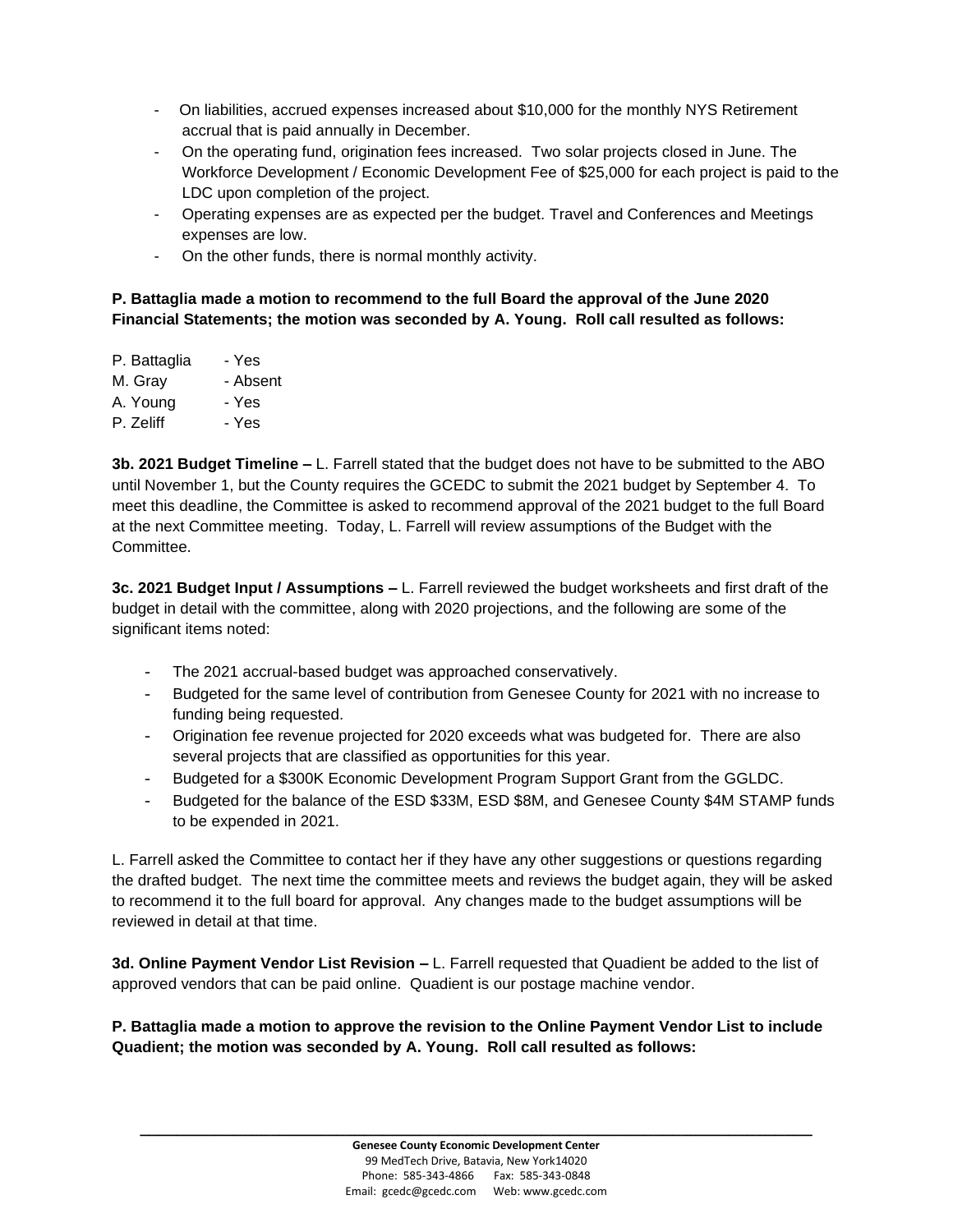| P. Battaglia | - Yes |
|--------------|-------|
|--------------|-------|

- M. Gray Absent
- A. Young Yes
- P. Zeliff Yes

**3e. John Jakubowski Contract –** John Jakubowski has provided a consulting agreement for the period of August 15, 2020 through August 14, 2021 to perform the following:

- 1. Perform consulting services to assist in the development and implementation of workforce development programs and training initiatives relative to the goals of the Company and its affiliates.
- 2. Consult with the VP of Business Development of the GCEDC and staff relative to the application, development and deployment of its workforce programs.
- 3. Consult with educational institutions who may serve as partners in the development, implementation and delivery of training programs. Specifically, interface with Genesee Community College and its BEST Center, other institutions of higher learning, the Genesee Valley Educational Partnership and local secondary schools as appropriate.
- 4. Provide consulting services as requested by the GCEDC.

This contract is not to exceed \$29,800 between the GGLDC and GCEDC and was included in the GGLDC budget to be paid by Strategic Investment funds.

#### **P. Battaglia made a motion to recommend to the full Board the approval of the John Jakubowski Contract; the motion was seconded by A. Young. Roll call resulted as follows:**

| P. Battaglia | - Yes |
|--------------|-------|
|--------------|-------|

- M. Gray Absent
- A. Young Yes
- P. Zeliff Yes

**3f. CPL Conceptual Planning & Marketing Services –** In preparation for the next phase of marketing the WNY STAMP site and the STAMP North and STAMP South campuses to companies, the GCEDC has requested a proposal for conceptual planning and marketing services from Clark Patterson Lee.

This project would commence in August 2020 and provide the GCEDC's sales and marketing effort with enhanced content and materials. As proposed, the project will produce two-dimensional conceptual sites plans for three shovel ready parcels at STAMP that would support more than 1 million square feet of facilities and utilize infrastructure that is currently at STAMP, or under construction in 2020 and 2021. The project will also produce three-dimensional content, including fly-through video utilizing drone aerial flight recordings and building renderings.

This project is intended to enhance STAMP's sales and marketing position as the GCEDC staff prepares delivery of site readiness, site infrastructure, project financing structures, and site marketing for a launch to market at the shovel-ready 400-acre STAMP South campus and 850-acre STAMP North campus.

Based on the project proposal, the estimated cost of all phases would be covered by the GCEDC's 2020 budget. The GCEDC has requested a matching grant from National Grid to cover half the proposed cost of this project, although this contract will not be contingent upon grant approval.